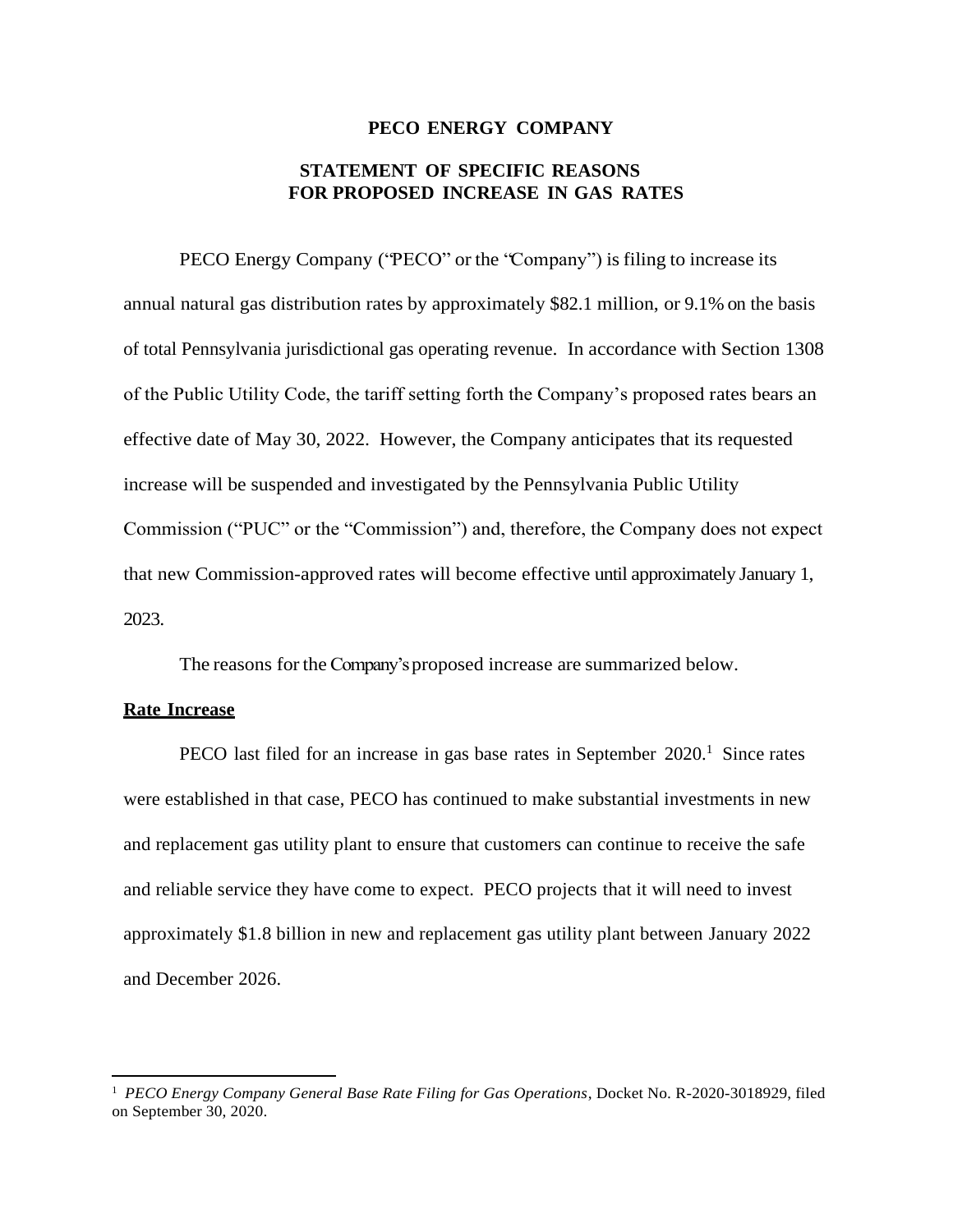Since its last gas base rate case, PECO has carefully managed its operation and maintenance ("O&M") expenses, including taking concrete steps that reduced its bad debt expense, pension costs and other post-employment benefit costs. Indeed, excluding increases in expenses since 2021 caused by PECO's enhancement of its gas-facility mapping and locate system, PECO projects that the compound annual growth rate ("CAGR") in O&M expense from 2021 through the end of the FPFTY, will be 1.7%, which continues PECO's long-term favorable CAGR. Nonetheless, the CAGR in PECO's O&M expense would only be 2.8% even if the increases, which are prudently incurred but largely beyond the Company's control, in gas mapping and location expenses were included.

Notwithstanding PECO's aggressive efforts to manage its gas operations efficiently and contain O&M expenses, based on PECO's review of its gas operations' current and projected financial results, an increase in gas distribution revenues is needed and cannot be achieved without an increase in rates. Significantly, the per-customer usage of PECO's residential class has generally declined year-over-year and currently remains below the levels experienced in 2012.

Absent rate relief, the Company's overall rate of return at present rates is projected to be only 5.67% for the fully projected future test year ("FPFTY"), as shown in Schedule A-1 of PECO Exhibit MJT-1. More importantly, the indicated return on common equity under present rates is anticipated to be only 7.18%, which is inadequate by any reasonable standard and far less than required to provide the Company with a reasonable opportunity to attract capital.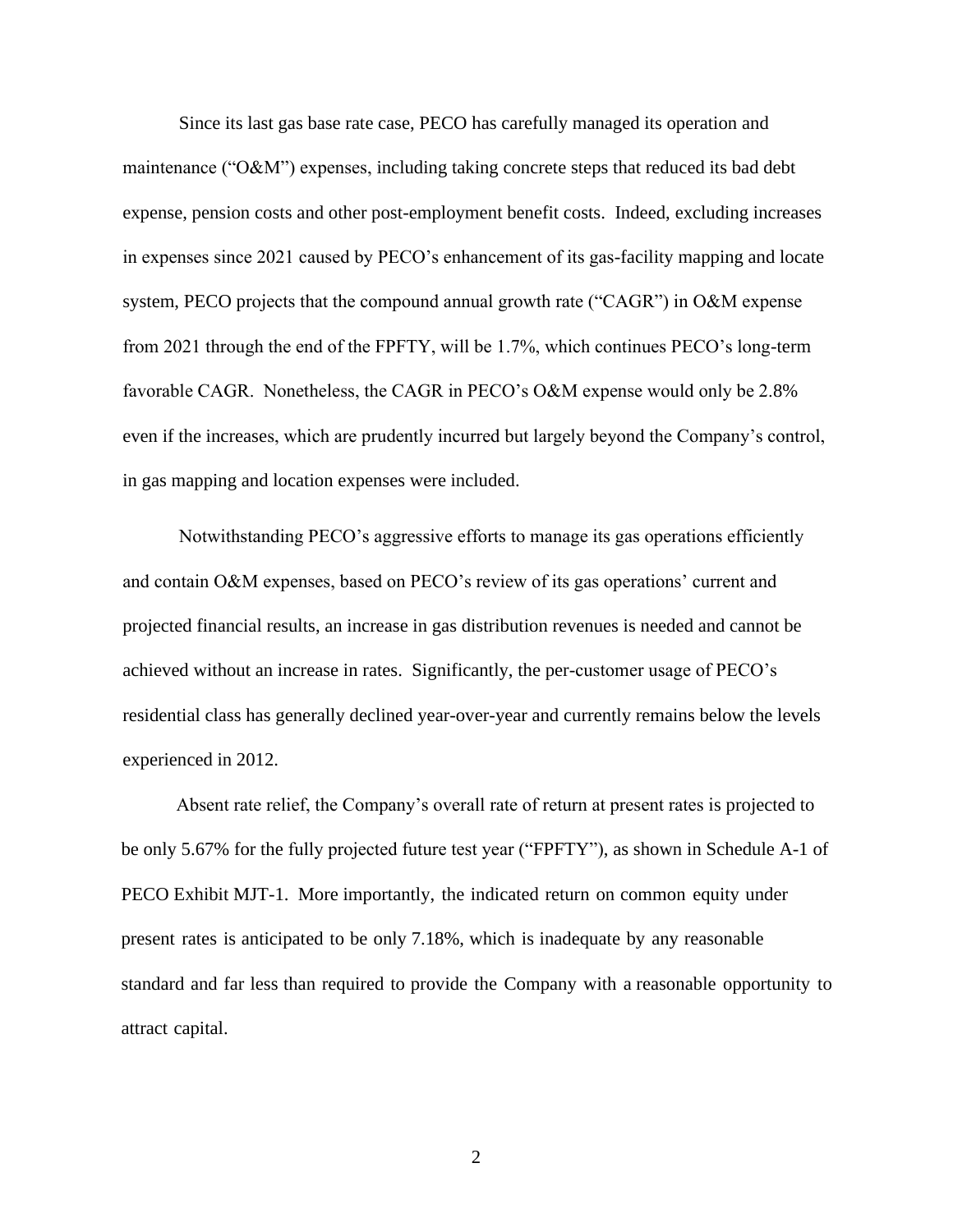Without the requested rate relief, PECO's financial results would deteriorate even further following the FPFTY. This would jeopardize the Company's ability to appropriately invest in the infrastructure needed to maintain and improve its safety, reliability and customerservice levels. It would also have an adverse impact on PECO's credit-coverage ratios and negative implications with respect to maintaining the Company's current credit ratings, which would increase its financing costs.

The requested rates would produce a 7.68% return on the Company's claimed measures of value and a return on its common equity of 10.95%. These return levels are recommended by Mr. Paul R. Moul (PECO Statement No. 5), the Company's cost-of-capital consultant and an expert on the subject of rate of return. Mr. Moul's rate of return recommendations are set forth in PECO Exhibit PRM-1 and are summarized in the following table:

|                | <b>Ratio</b> | <b>Cost Rate</b> | <b>Weighted Cost</b> |
|----------------|--------------|------------------|----------------------|
| Long-Term Debt | 46.59%       | 3.92%            | 1.83%                |
| Common Equity  | 53.41%       | 10.95%           | 5.85%                |
| Total          | 100%         |                  | 7.68%                |

Mr. Moul proposes a 10.95% return on common equity for this case based on his analysis of the Company's cost of capital and its superior management performance. The factors exhibiting PECO's superior management performance are described in the testimony of Mr. Ronald A. Bradley, PECO's Vice President of Gas (PECO Statement No. 1).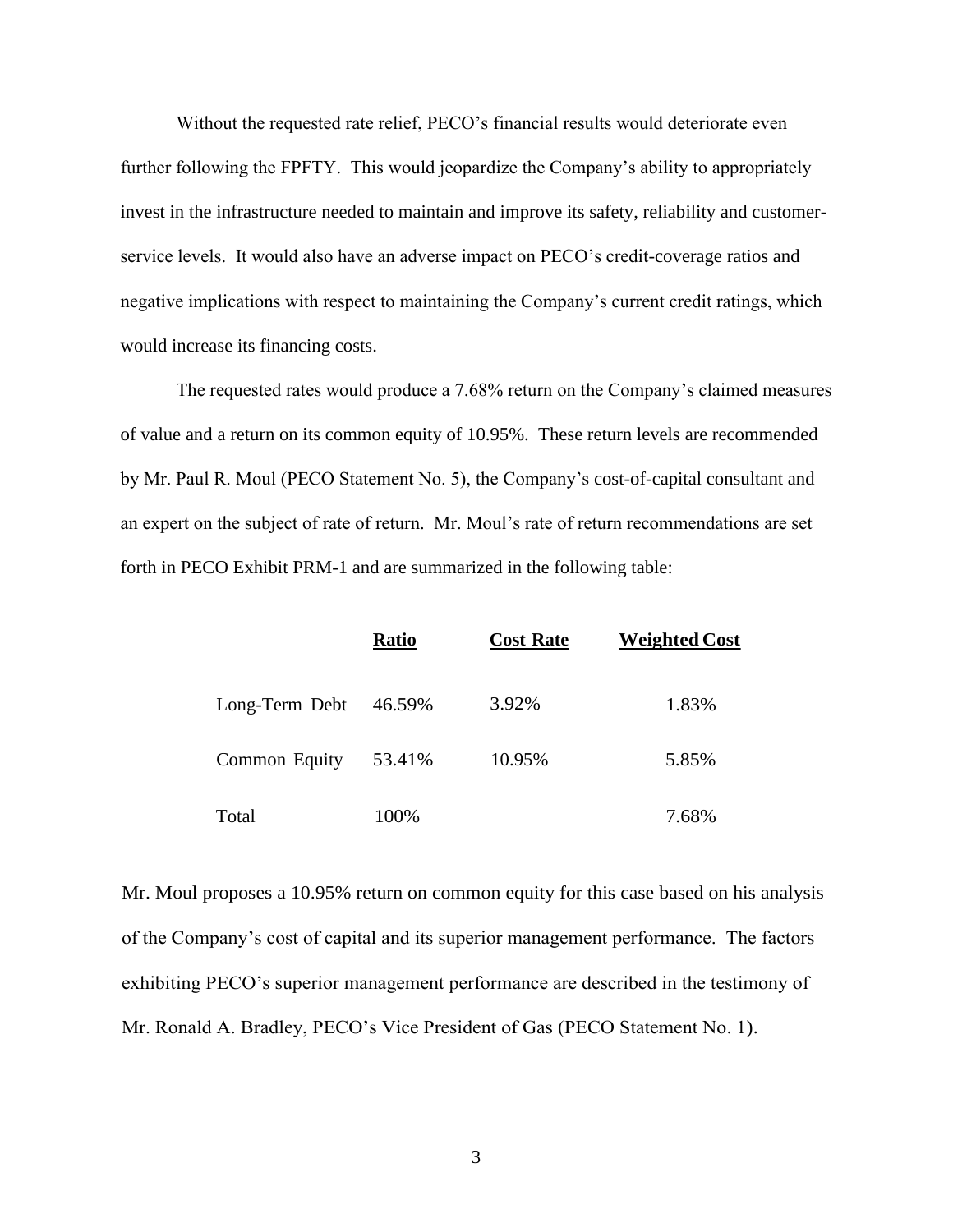#### **Supporting Data**

PECO isfiling all of the supporting data required by the Commission's regulations, including data for the historic test year ("HTY") ended December 31, 2021, the future test year ("FTY") ending December 31, 2022, and the FPFTY ending December 31, 2023. Because the Company is basing its claim principally on the level of operations for the FPFTY, the discussion that follows will address FPFTY data.

The revenue and expense claims for the FPFTY have been prepared in accordance with accepted practices of the Commission. Operating revenues at present rates were derived from budgeted revenues for PECO's gas operations for the twelve months ending December 31, 2023 and adjusted in the manner summarized on Schedule D-5 of PECO Exhibit MJT-1. Principal revenue adjustments include annualizing revenues for changes in the number of customers and the discounts provided to customers in PECO's Customer Assistance Program; and increasing revenue to reflect a normalized annual service period containing 365.25 days.

Pro forma FPFTY operating expenses were developed from PECO's budget for gas operations for the twelve months ending December 31, 2023. Budgeted expenses were prepared based on the business activities and related cost categories of PECO's gas division (e.g., payroll, pensions, employee benefits, outside contracting costs). The expenses were distributed to the accounts identified in the Federal Energy Regulatory Commission's Uniform System of Accounts for Natural Gas Companies based on the expense distribution experienced by the Company during the HTY. The budget data, as distributed to FERC accounts, were annualized a n  $d$  or normalized in accordance with established Commission ratemaking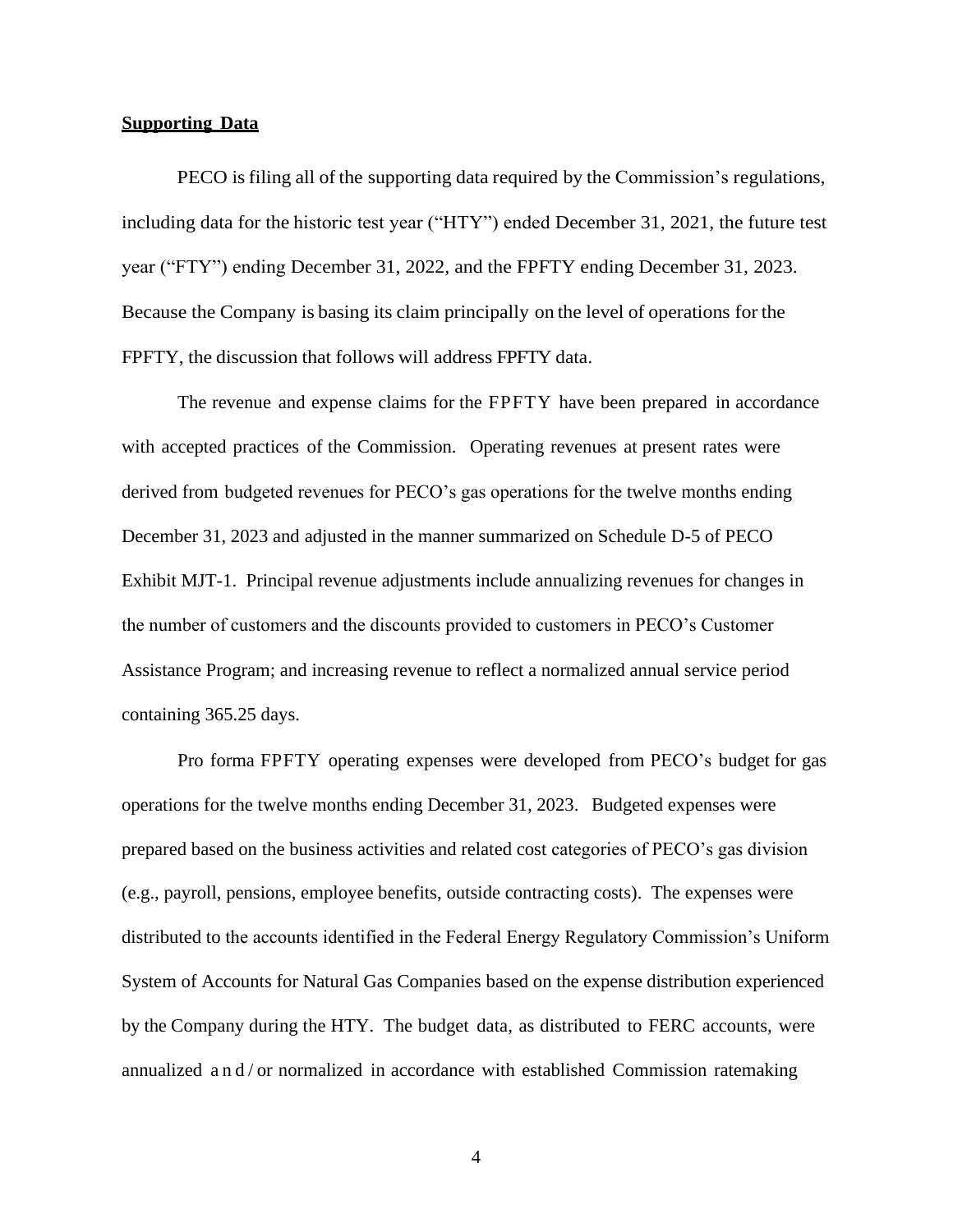practices, and other appropriate adjustments were made, all of which are set forth in Schedules D-6 through D-16 of PECO Exhibit MJT-1.

Annual depreciation expense for gas and common plant in service at December 31, 2023 was calculated using the remaining life method, which the Commission has previously approved for PECO's gas operations. PECO's claim for the estimated annualized depreciation accrual associated with gas plant in service at December 31, 2023 is set forth in Schedule D-17 of PECO Exhibit MJT-1. The manner in which PECO developed its claimed annual accrual is described by Caroline Fulginiti in PECO Statement No. 4.

Income taxes were calculated using procedures commonly accepted by the Commission and reflect the tax rates and other tax changes enacted by the Tax Cuts and Jobs Act, which became effective on January 1, 2018. The interest expense deduction was synchronized with the Company's measures of value and claimed weighted average cost of long-term debt. The normalization method was used to reflect the tax-book timing differences associated with the use of accelerated methods of tax depreciation to the extent permitted by the Commission and appellate precedent. In addition, there are adjustments to other tax-book differences and flow-through amounts. Tax expense was reduced to reflect the amortization of the unamortized investment tax credits and to flow back "excess" accumulated deferred tax liabilities created by the reduction in the federal corporate income tax rate as of January 1, 2018. The income tax expense claims for the FPFTY at present rate and proposed rate revenue levels are shown on PECO Exhibit MJT-1, Schedule D-18.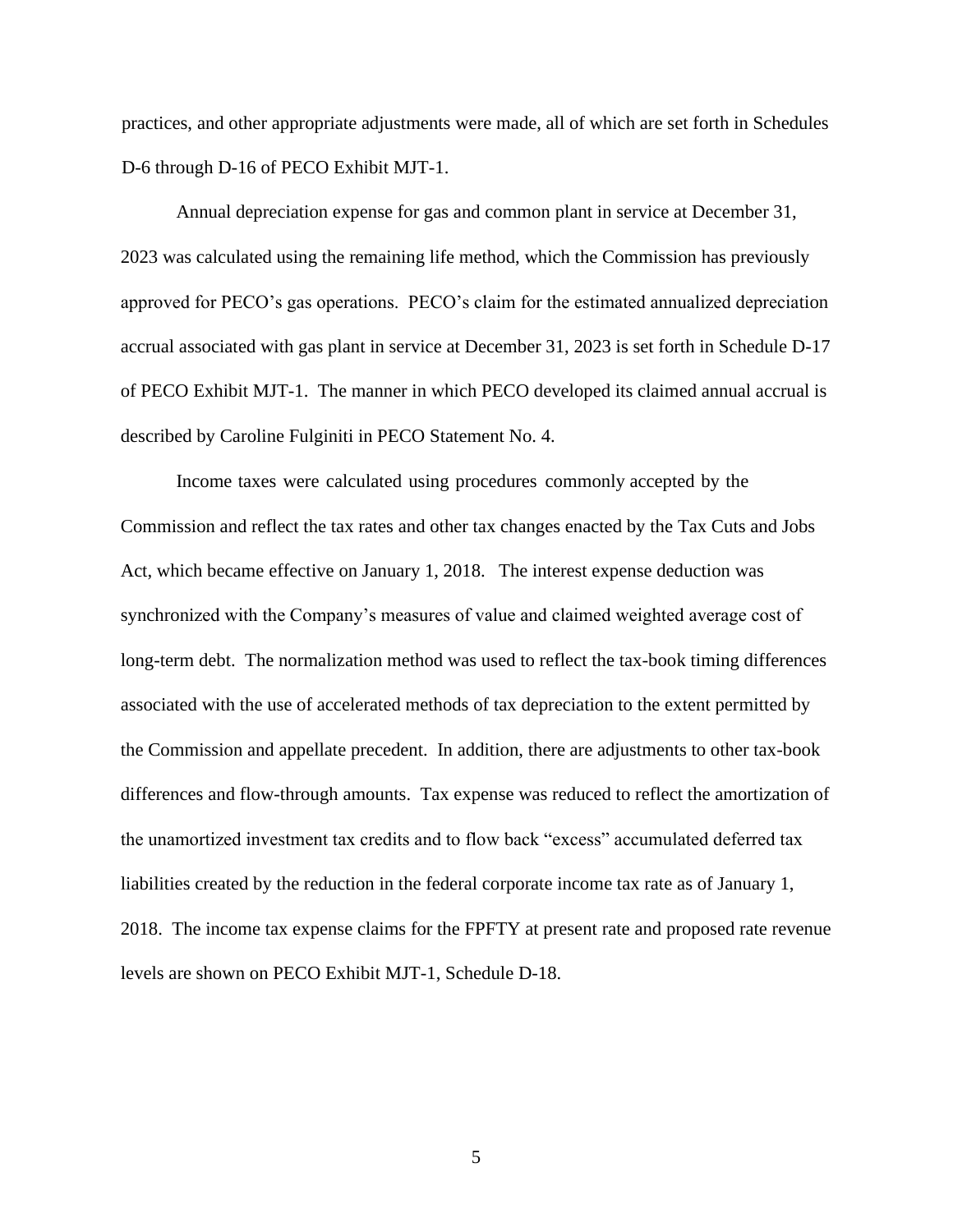PECO's measures of value reflect the Company's balances of gas plant at December 31, 2023, including common plant used in, and appropriately allocated to, gas operations, as shown in Schedules C-1, C-2, C-3 and C-8 of PECO Exhibit MJT-1. The estimated original cost of gross plant at December 31, 2023 was developed by taking the original cost of gross plant at December 31, 2021, adding the estimated plant additions by account for 2022 and 2023, and subtracting the estimated plant retirements for 2022 and 2023. The estimated accumulated book reserve at December 31, 2023 was calculated in similar fashion. Specifically, the accumulated book reserve at December 31, 2021 was brought forward to December 31, 2023 by adding the 2022 and 2023 estimated annual depreciation accrual; subtracting the 2022 and 2023 estimated plant retirements; and adding 2022 and 2023 estimated cost of removal net of salvage that is closed to the accumulated book reserve. The depreciated original cost of utility plant in service, cash working capital, materials and supplies, and gas storage inventory were included in the determination of the measures of value, while accumulated deferred Federal income taxes, a 13-month average of customer advances, and a 13-month average of customer deposits were deducted from measures of value.

As is evident from the foregoing and the extensive supporting data filed by the Company, the proposed increase isjust and reasonable and is the minimum increase necessary to enable the Company to earn a reasonable return on the fair value of its property that is used and useful in the public service, to maintain the integrity of its existing capital, and to attract new capital.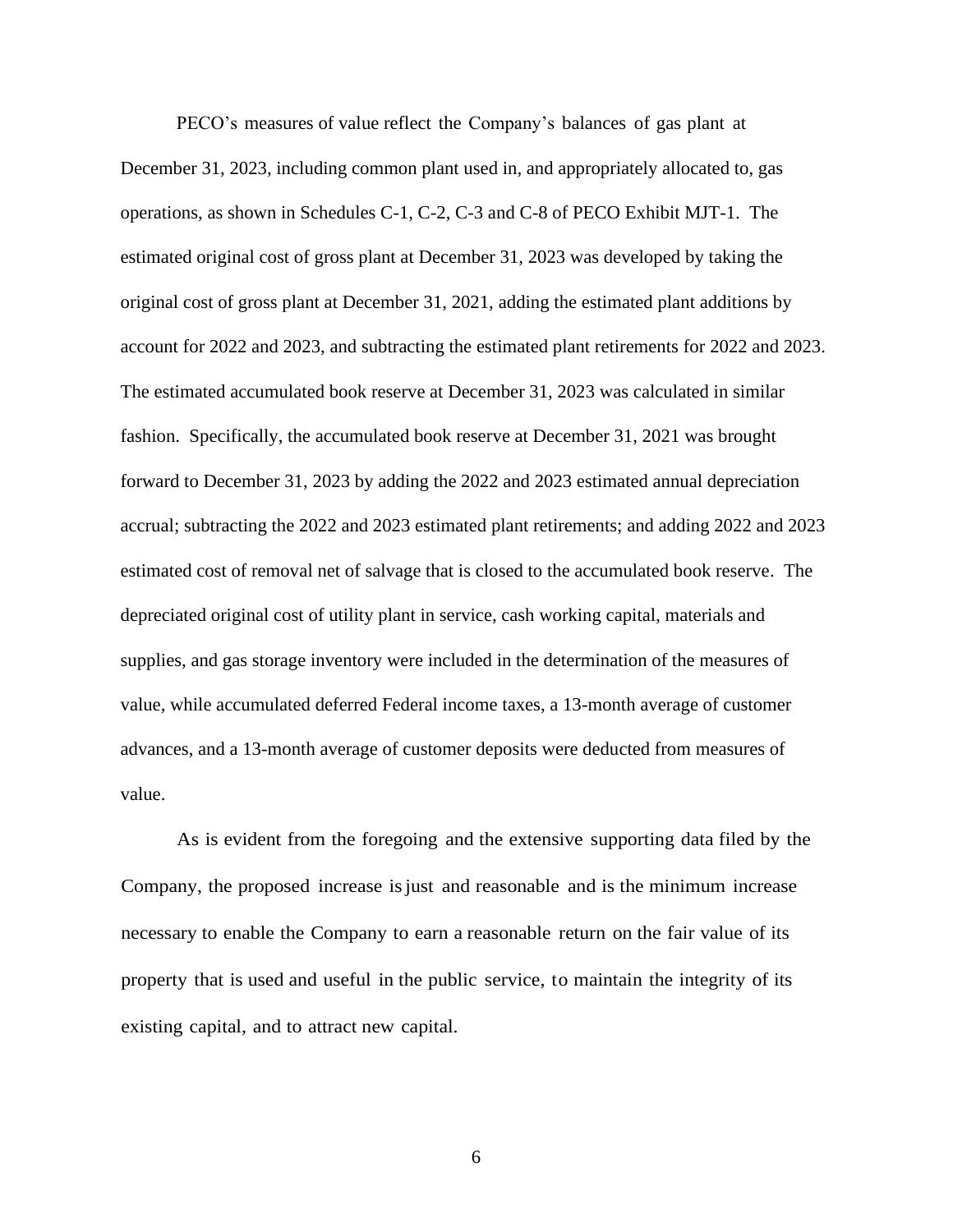#### **Rate Structure and Rate Design**

As Mr. Joseph A. Bisti (PECO Statement No. 7) explains, in developing its ratestructure proposal, the Company considered the results of a cost of service study performed by Ms. Jiang Ding (PECO Statement No. 6). While the cost of service study was used as a guide, the Company also considered the principle of gradualism that has traditionally been applied in Pennsylvania. Accordingly, the proposed rates were designed to mitigate the impact on each major rate class, to the extent practicable, while still making meaningful movement toward the system average rate of return.

PECO proposes certain changes in rate design, which include principally aligning fixed distribution/customer charges with, or closer to, customer-classified costs. Certain other changes in rate design and in the rules, regulations and riders set forth in the Company's tariff are described in the testimony of Mr. Bisti and Mr. Benjamin S. Yin (PECO Statement No. 8).

#### **Energy Efficiency Programs**

As part of this case, PECO is proposing to add new rebate measures and increase rebate ranges its residential energy efficiency programs within the Company's existing budget. In addition, PECO is proposing to increase funding for its Safe and Efficient Heating Program to support new measures and provide rebates and appliance upgrade opportunities to more